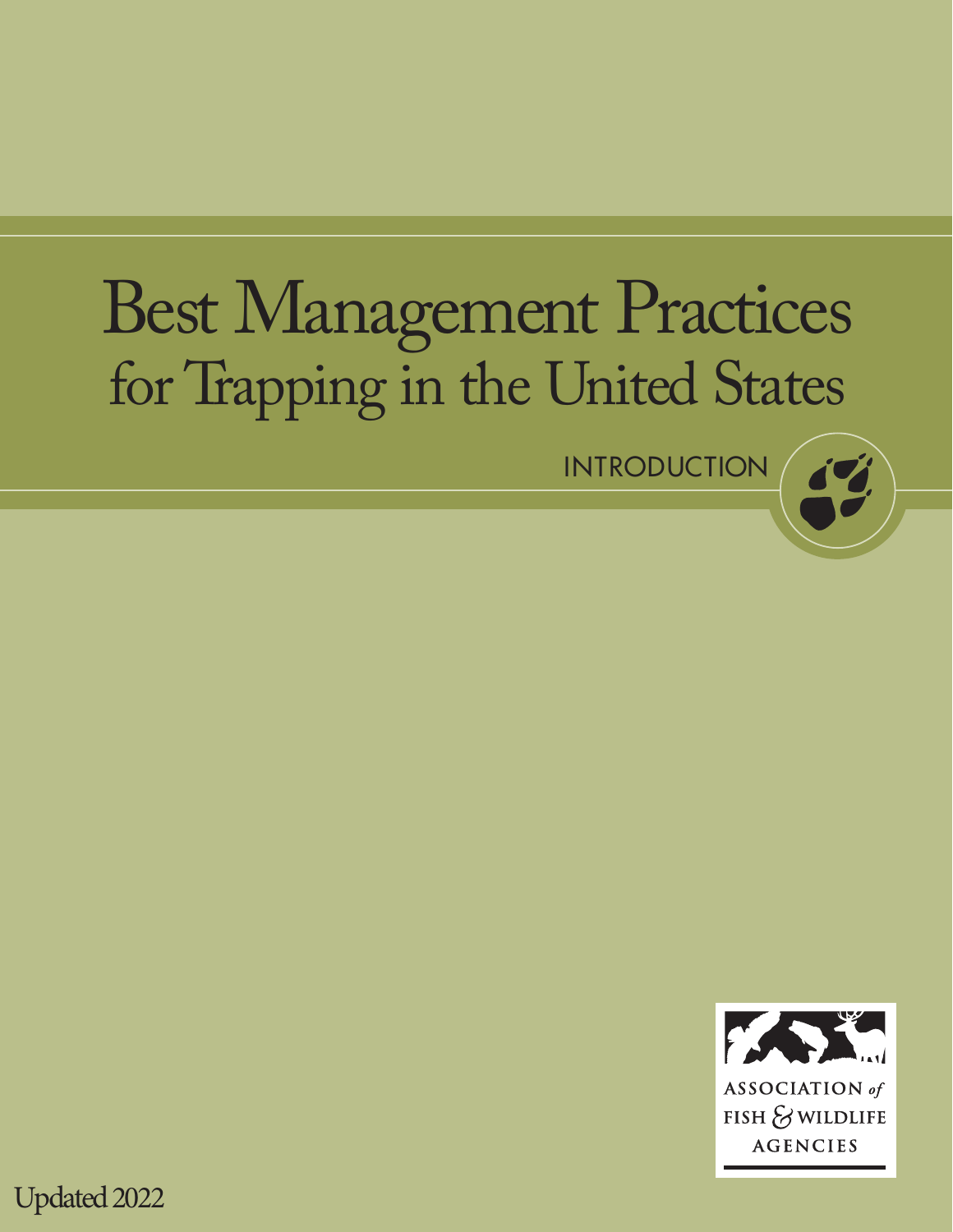**The Association of Fish and Wildlife Agencies (AFWA), formerly the International Association of Fish and Wildlife Agencies (IAFWA), was founded in 1902. It is an organization of public agencies charged with the protection and management of North America's fish and wildlife resources. The 50 state fish and wildlife agencies, as well as provincial and territorial governments in Canada, are members. Federal natural resource agencies in Canada and the United States are also members. The Association has been a key organization in promoting sound resource management and strengthening state, provincial, federal, and private cooperation in protecting and managing fish and wildlife and their habitats in the public interest.**

Credits: Editing and Design-Devaney & Associates, Inc. Illustrations-Joe Goodman and Natalene Cummings Copyright AFWA 2006

2

Document may be photocopied.

### **Acknowledgements**

Best Management Practices (BMPs) for Trapping in the United States was written by the Furbearer Conservation Technical Work Group of the Association of Fish & Wildlife Agencies. Development of this document would not have been possible without the cooperation and participation of many state wildlife agencies, expert trappers and trapper organizations. State agency personnel provided on-the-ground coordination and supervision in those states where BMP trap testing occurred, and many agency staff members provided constructive comments on earlier drafts of this document. We thank the wildlife veterinarians at the University of Georgia, the University of Wyoming and Wildlife Health Associates who completed evaluations of captured animals.

We thank the members of trapper associations, individual trappers and technicians who took part in field-testing that supported the development of these BMPs. Their hard work and commitment to the continued improvement of trapping in the United States was an essential contribution to the success of this project. We also appreciate the involvement of the National Trappers Association from the inception of the BMP process and would like to acknowledge their continuing assistance and support.

We are indebted to the Fur Institute of Canada (FIC) for providing valuable information on the animal welfare of furbearers captured in bodygrip traps and the mechanical attributes of both bodygrip and foothold traps. Their research has provided the information needed for inclusion of many important trapping devices in the respective BMPs and would have been practically impossible to obtain otherwise.

We also extend our appreciation to the many cooperating landowners who permitted BMP trap testing to be conducted on their property. They have made a significant contribution to the future of furbearer management in the United States.

The U.S. Department of Agriculture (USDA) provided funding for trapping BMP research and development. The International Fur Trade Federation provided additional funding, and many state agencies made substantial in-kind contributions.

#### **Mission Statement**

The Furbearer Conservation Technical Work Group is composed of wildlife biologists from state fish and wildlife agencies throughout the United States. Regional representation is from the Northeast, Southeast, Midwest, West and Alaska.

The mission of the Furbearer Conservation Technical Work Group of the Association of Fish & Wildlife Agencies is to maintain the regulated use of trapping as a safe, efficient and acceptable means of managing and harvesting wildlife for the benefits it provides to the public, while improving the welfare of trapped animals.

Association of Fish and Wildlife Agencies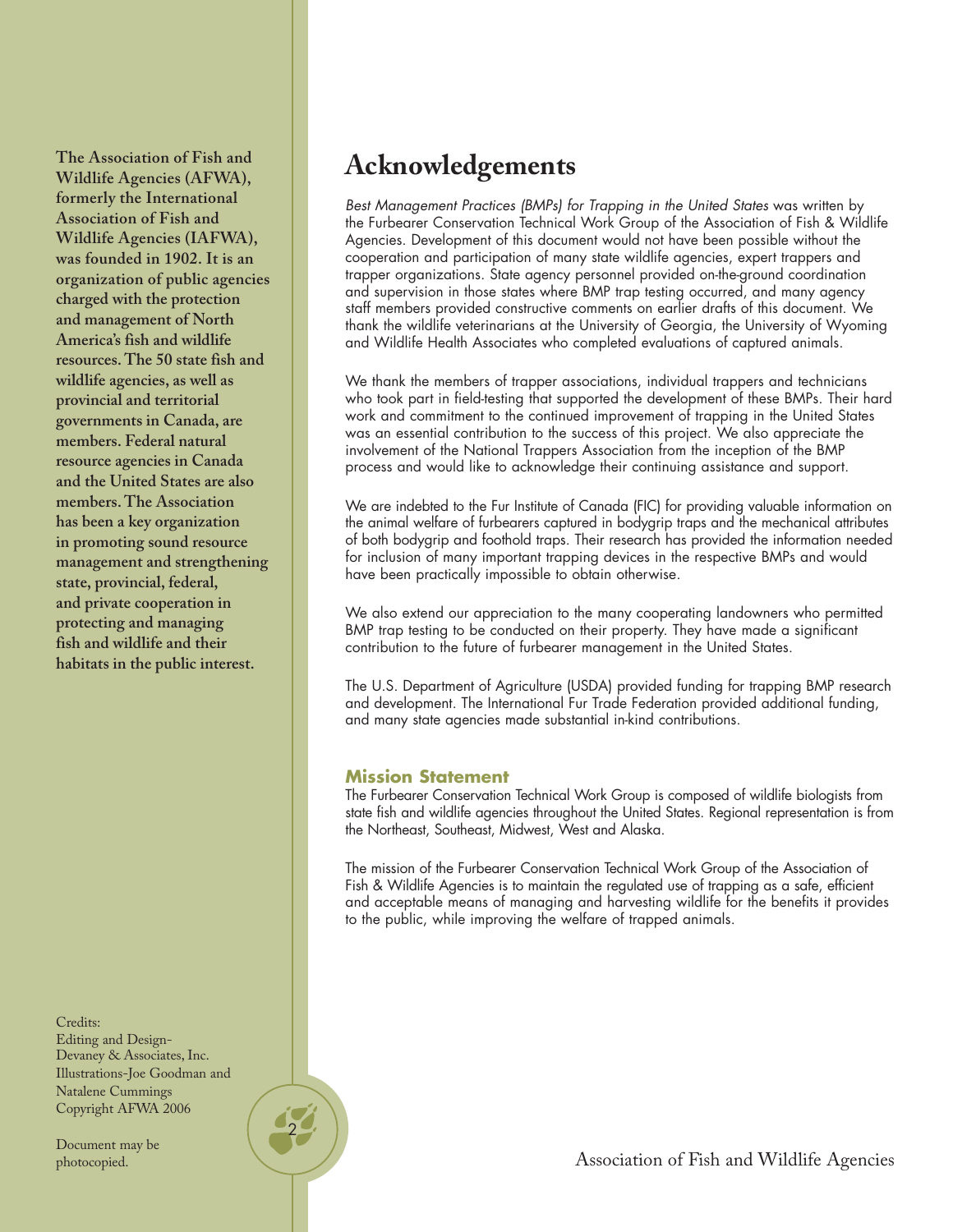# **Introduction**

The purpose of the BMP process is to scientifically evaluate the traps and trapping systems used for capturing furbearers in the United States. Evaluations are based on animal welfare, efficiency, selectivity, practicality and safety. Results of this research are provided as information to state and federal wildlife agencies and trappers.

The goals of this document are:

- To promote regulated trapping as a modern wildlife management tool
- To identify practical traps and trapping techniques that continue to improve efficiency selectivity, and the welfare of trapped animals
- To provide specifications for traps that meet BMP criteria for individual species in various regions of the United States
- To provide wildlife management professionals with information to evaluate trapping systems in the United States
- To instill public confidence in and maintain public support for wildlife management and trapping through distribution of science-based information

BMPs serve as a reference guide to wildlife management agencies, conservation organizations, tribal nations, researchers, trapper organizations, individual trappers and others interested in the continued improvement of traps and trapping systems.

# **Benefits of Trapping**

Trapping is a highly regulated activity. Anyone who traps must follow strict rules established and enforced by state fish and wildlife agencies. Restrictions on species that may be harvested, harvest seasons, trap types, trapping methods and areas open to trapping are some examples of the guidelines and regulations that state agencies regularly review, implement and enforce.

Trapping is an element of many wildlife management programs. In some cases, local populations of furbearers are controlled, thereby helping to minimize human-wildlife conflicts and mitigate habitat changes brought about by certain furbearer species. Similarly, trapping contributes to the protection of threatened and endangered species by controlling predators. Trapping also is used to relocate animals to and restore populations in areas where conditions are suitable for the species to thrive.

Scientists collect important ecological information about wildlife through the use of trapping. Preferred habitats, migration patterns and population indices for some species of wildlife are determined through mark and recapture programs and by monitoring regulated harvest levels. In addition, trapping can help reduce the exposure of humans and pets to rabies and other diseases. Trapping is widely recognized by the wildlife conservation community as a beneficial outdoor activity, providing food, clothing, cosmetic items, artists' supplies and other products.

**BMPs are intended to inform people about traps and trapping systems considered to be state of the art in animal welfare and efficiency. Through the use of BMP guidelines, trappers can continue to play an important role in furbearer management programs across the United States.**

**INTRODUCTION** 

Best Management Practices for Trapping in the United States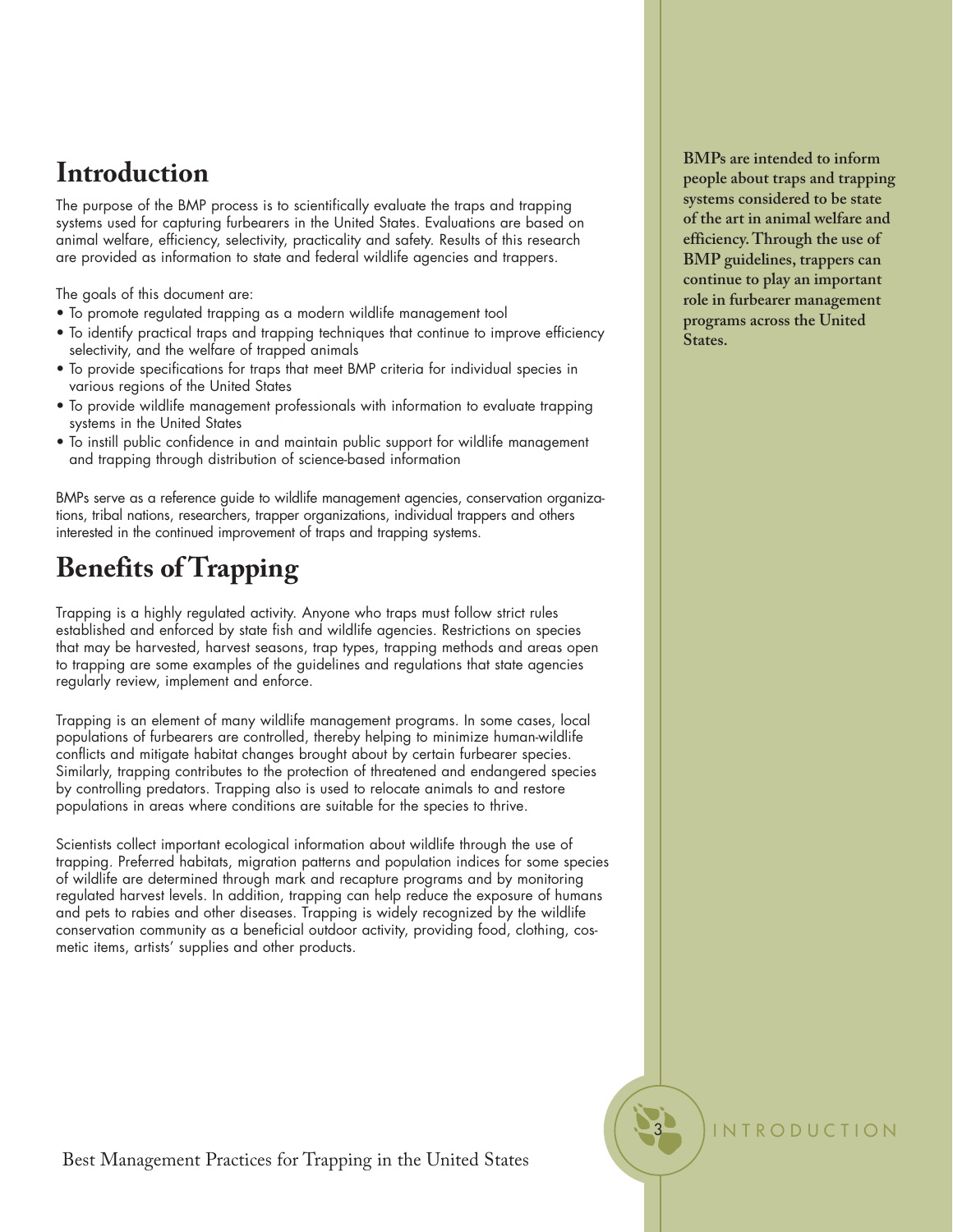**BMPs are based on the most extensive study of animal traps ever conducted in the United States. Test traps were selected based on knowledge of commonly used traps, previous research findings and input from expert trappers. Statisticians from universities and federal and state agencies developed rigorous study designs. Experienced wildlife biologists and trappers developed study procedures, supervised or participated in field research and provided insight and expert technical advice on trapping methods to ensure the completion of each project. Data collection, including safety evaluations, was undertaken following widely accepted international standards for testing traps specified in the International Organization for Standardization (ISO) Documents 10990-4 and 10990-5. Wildlife biologists and statisticians assisted in data analysis and interpretation during the development of this document.**

**Although many details of trap testing procedures and results are available in other documents, some understanding of the procedures is important and can be gained by reading this document.**

INTRODUCTION

### **Best Management Practices**

Wildlife professionals, trappers and trapper associations historically have worked to improve trapping. Most of the advancements used today come from the efforts of trappers. Wildlife agencies have a long history of regulating trapping to assure that the traps and trapping systems being used are the best available. State fish and wildlife agencies must continue to take a lead role by establishing a practical and effective plan for the improvement of trapping systems in order to maintain trapping as a valuable wildlife management practice.

The BMP framework provides a structure and criteria for identifying and documenting trapping methods and equipment that will continue to improve trapping. The trapping BMP project is intended to provide wildlife management professionals in the United States with the data necessary to ensure improved animal welfare in trapping programs. Trapping BMPs are based on scientific research and professional experience regarding currently available traps and trapping technology. Trapping BMPs identify both techniques and traps that address the welfare of trapped animals and allow for the efficient, selective, safe and practical capture of furbearers.

Trapping BMPs are intended to be a practical tool for trappers, wildlife biologists, wildlife agencies and anyone interested in improved traps and trapping systems. BMPs include technical recommendations from expert trappers and biologists and a list of specifications of traps that meet or exceed BMP criteria. BMPs provide options, allowing for discretion and decision making in the field when trapping furbearers in various regions of the United States. They do not present a single choice that can or must be applied in all cases. The suggestions contained in this document include practices, equipment and techniques that will continue to ensure the welfare of trapped animals, avoid unintended captures of other animals, improve public confidence in trappers and wildlife managers, and maintain public support for trapping and wildlife management.

Trapping BMPs are recommendations to be implemented in a voluntary and educational approach. The trapping BMPs are the product of ongoing work that may be updated as additional traps are identified in the future. BMPs are intended to compliment and enhance trapper education programs. It is recommended that all trappers participate in a trapper education course. Trapping BMPs provide additional technical and practical information to help trappers and managers identify and select the best traps available for a given species and provide an overview of methods for proper use.

### **Criteria for Evaluation of Trapping Devices**

For the purpose of developing trapping BMPs, thresholds were established by the Furbearer Conservation Technical Work Group of AFWA for several trap performance criteria. These thresholds were derived from reference standards annexed to the 1997 understanding reached between the United States of America and the European Community and with input from wildlife biologists and wildlife veterinarians involved in this effort. These thresholds provide a common framework for evaluating progress toward the use of more humane traps and trapping methods. Assessments of injury were undertaken in the furtherance of such common framework.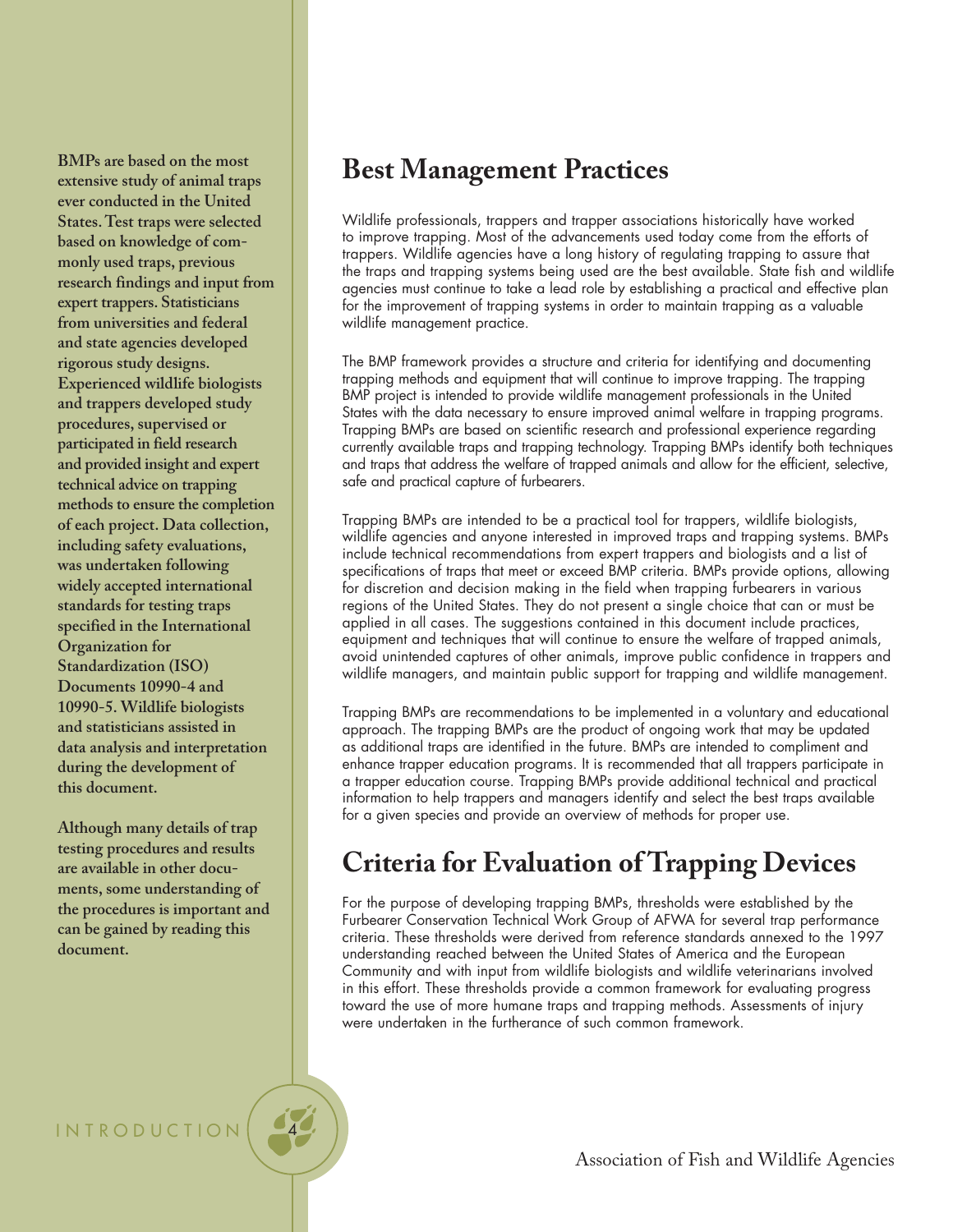#### **Restraining Devices**

All types of traps used on land to hold live animals were evaluated using five performance criteria: animal welfare, efficiency, selectivity, practicality and safety. Live restraining devices included cage traps; foothold traps; enclosed foothold devices, such as the EGG trap™; and powered and non-powered cable devices, including modified designs like the Belisle™ foot snare.

#### Animal Welfare

Trauma scales used to determine a level of animal welfare performance for restraining traps are presented as guidelines in ISO (International Organization for Standardization) Document 10990-5. One scale allocates points to specific injuries, including a zero score for uninjured animals. The other scale groups specific injuries into classes ranging from none to severe. A combination of both systems was used in this evaluation process. The primary species captured in traps that meet BMP performance criteria must have an average cumulative score of 55 points or less according to one scale. According to the other scale, 70% or more of those in the sample must have no injuries or only have trauma described as mild or moderate.

#### **Efficiency**

Traps meeting BMP criteria must be able to capture and hold at least 60% of the primary species of interest that activate the trap. An activated trap is one that has been sprung. An activated cable device is one that has the cable loop closed.

> Efficiency = Number of primary species captured Number of activations by primary species >60%

#### **Selectivity**

Traps should be set and used in a fashion that limits the risk of capturing non-furbearers, including domestic animals, while increasing the chances of capturing desired furbearer species. Data concerning selectivity were collected in field studies and used to identify those traps that have features that influence selectivity. These features and any special considerations are provided in the Mechanical Description and Attributes section for each BMP-designated trap.

#### **Practicality**

Traps should be practical for use in the field under trapline conditions. After a particular BMP trap test, each trapper was asked for information regarding practicality. These comments were then reviewed to detect any traps with consistently poor scores. In addition, a panel of experienced trappers and wildlife biologists evaluated each trap and considered the following:

- Cost of initial purchase and maintenance
- Replacement of parts, ease in setting and resetting
- Ease of transport and storage
- Weight and dimensions
- Reliability
- Versatility
- Expected usable life span
- Need for specialized training prior to use

Any special considerations are described in the Mechanical Description and Attributes section for each BMP designated trap.

#### Best Management Practices for Trapping in the United States

**Traps were selected for testing based on their relative use among trappers surveyed by IAFWA (now AFWA) in 1992, 2004, 2015, and in consultation with wildlife biologists and expert trappers. Commonly used trap models and modifications and new,readily available designs that may improve animal welfare were given priority for testing. Experienced local trappers tested traps during regulated trapping seasons using daily trap checks to** provide for consistent, repeatable **and reliable data for the most accurate analysis possible. Technicians accompanied trappers and recorded data. Teams worked under field conditions**

**during regulated trapping seasons. Wildlife veterinary pathologists examined captured animals for trap-related injuries using fullbody necropsies following international trap testing guidelines. A minimum of 20 specimens were examined for each trap evaluated.**

**throughout the United States** 

**INTRODUCTION**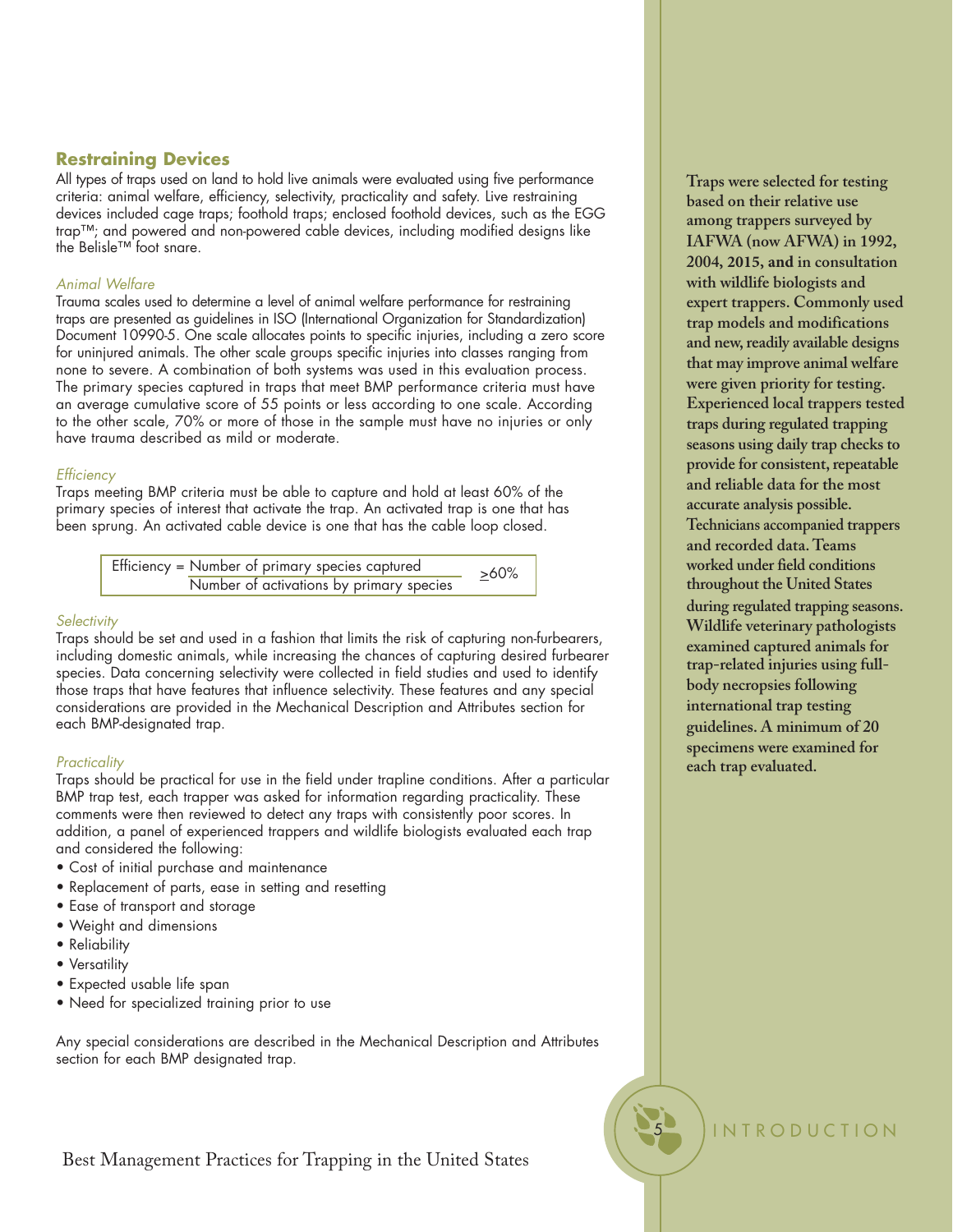**The development of trapping BMPs is an ongoing work that is flexible and adaptable as existing trap models are improved and additional models are tested. Criteria to identify BMP traps are standardized. Trap models that were tested and met these criteria are included in the BMPs for individual furbearers.**

**Other commercially available traps, modified traps, or other capture devices not yet tested may perform as well as or better than the listed BMP traps. Recommendations to wildlife agencies, biologists and trappers may be updated as additional devices are identified in the future. The listing of specific commercially available BMP traps is not an endorsement by the Association of Fish and Wildlife Agencies or that of any of our member agencies.**

#### **Safety**

Traps should not present a significant risk to the user, and if necessary, should have appropriate safety features, safety tools, or a combination of the two that can be used easily under normal trapline conditions. Each trapper testing traps for the BMP project was asked to judge whether tested traps posed an unreasonable risk to the user or others who might come into contact with the trap. A panel of experienced trappers and wildlife biologists then evaluated each trap. Safety issues, if any, are described in more detail in the Mechanical Description and Attributes section for each BMP-designated trap.

### **Mechanically Powered Killing Devices**

Mechanically powered killing traps, commonly called bodygrip or rotating-jaw traps (e.g., Conibear™ traps), are designed to kill an animal when two rotating jaws close on either side of the animal's neck or chest. Most of the mechanical testing and research on killing traps has been conducted at the Alberta Research Council facility in Canada. Field-testing of killing traps has been conducted throughout the United States. Killing traps are evaluated with the same five criteria as restraining traps (animal welfare, efficiency, selectivity, practicality and safety), but killing traps must meet different performance standards for animal welfare and safety.

The animal welfare performance standard for killing traps set on land is that the trap must cause irreversible loss of consciousness in 70% of the sample animals within 300 seconds. Killing traps must meet two additional performance standards for safety. First, a trapper must be able to release him/herself from an accidentally fired trap without assistance and second, the forces generated by the trap should not be likely to cause significant human injury. Performance standards for commonly used killing devices are comparable to those described for restraining devices.

### **Submersion Trapping Systems**

Submersion trapping systems are frequently used for furbearers that are found in or near waterways. These systems consist of traps, equipment and techniques that allow or cause furbearers, when trapped, to quickly and irreversibly submerge until death occurs. Submersion systems can employ bodygrip traps, cage traps, cable devices or foothold traps of the appropriate size and weight. Traps are either set underwater at a depth that prevents the captured animal from reaching the surface, or they are set in shallow water near shore and attached with a one-way sliding lock to a cable anchored in deep water.

The animal welfare performance standard for submersion trapping systems is that the equipment must prevent the animal from surfacing once it has submerged. Performance standards for submersion trapping systems are comparable to those used for restraining and killing devices.

INTRODUCTION

Association of Fish and Wildlife Agencies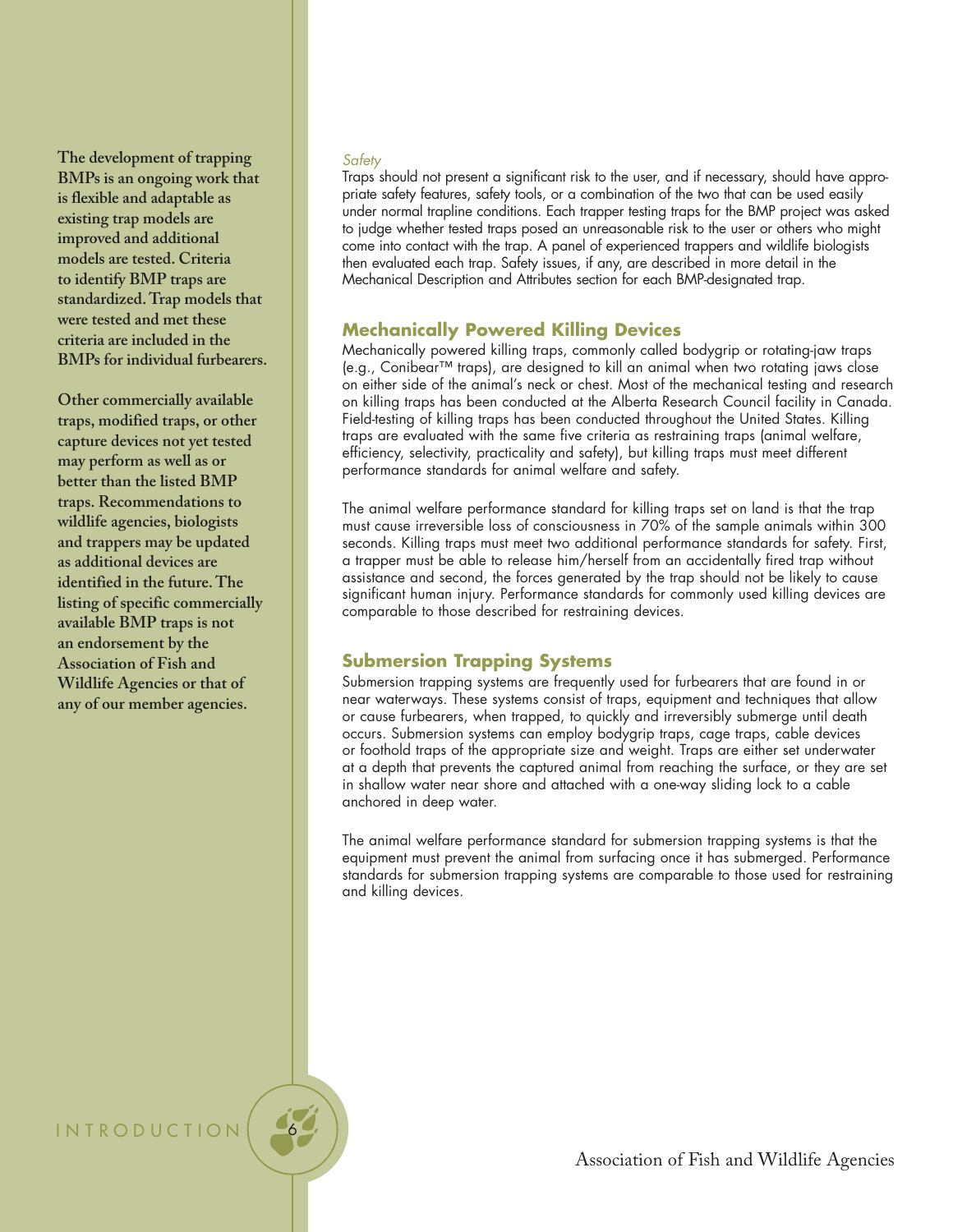# **Capture Devices**

### **Foothold Traps**

Longspring and coil-spring traps (Figures 1a and 1b) are the most commonly used trap types, as they can be used in a myriad of set types on land and in water. The basic design of foothold traps has two jaws attached to a baseplate with a pan-trigger device. Longspring traps are powered by either one or two springs while the standard coil-spring trap is fitted with two small springs. Many modifications can be made to affect the performance of these traps, as described in the next section. Some coil-spring traps are designed to encapsulate the animal's foot, and some have a bar trigger that is either pulled or pushed for activation. These foot-encapsulating traps (Figure 2) are highly species selective by design.



### **Cable Devices**

A cable device is made of stranded steel cable set in a manner so that a loop of cable encircles the animal's body or limb. Like foothold traps, they can be used in a variety of set types on land and in water. Modern cable devices are made from stranded steel cable. Various sizes are used, three examples of which are: the 7 x 7 design that has 7 bundles of 7 wires each, the 7 x 19 design that has 7 bundles of 19 wires each (Figure 3a), and the 1 x 19 single-strand design that consists of 7 wires (twisted right) wrapped by 12 wires (twisted left) (Figure 3b). These cable types can be used effectively as cable devices.

A non-powered cable device uses the forward movement of the animal to place and close the loop on its body or limb. The powered cable device uses a mechanical feature, such as a spring, to place or close the loop of the cable on an animal's body or limb. An example of a powered cable device is the coil-spring activated Belisle™ Foot Snare (Figure 4a), which employs a foothold-like pan system to activate springs that throw a cable around the animal's foot.

**Figure 2.** Enclosed foothold trap



**Figure 3a.** 7 x 7 and 7 x 19 Cable strands



Figure 3b. 1 x 19 Single-strand cable

**Each region of the country may have conditions that affect trapping, and BMPs are developed with this in mind. An example is the difference in coyotes (i.e. behavior, size, habitat and management programs across the U.S.), resulting in two coyote BMPs (Eastern and Western). Both trappers and governmental agencies are encouraged to use BMP traps that are best suited for their purposes. All trappers should consult state trapping regulations to be sure the devices and techniques recommended in the BMPs are permitted in their state.**

**INTRODUCTION**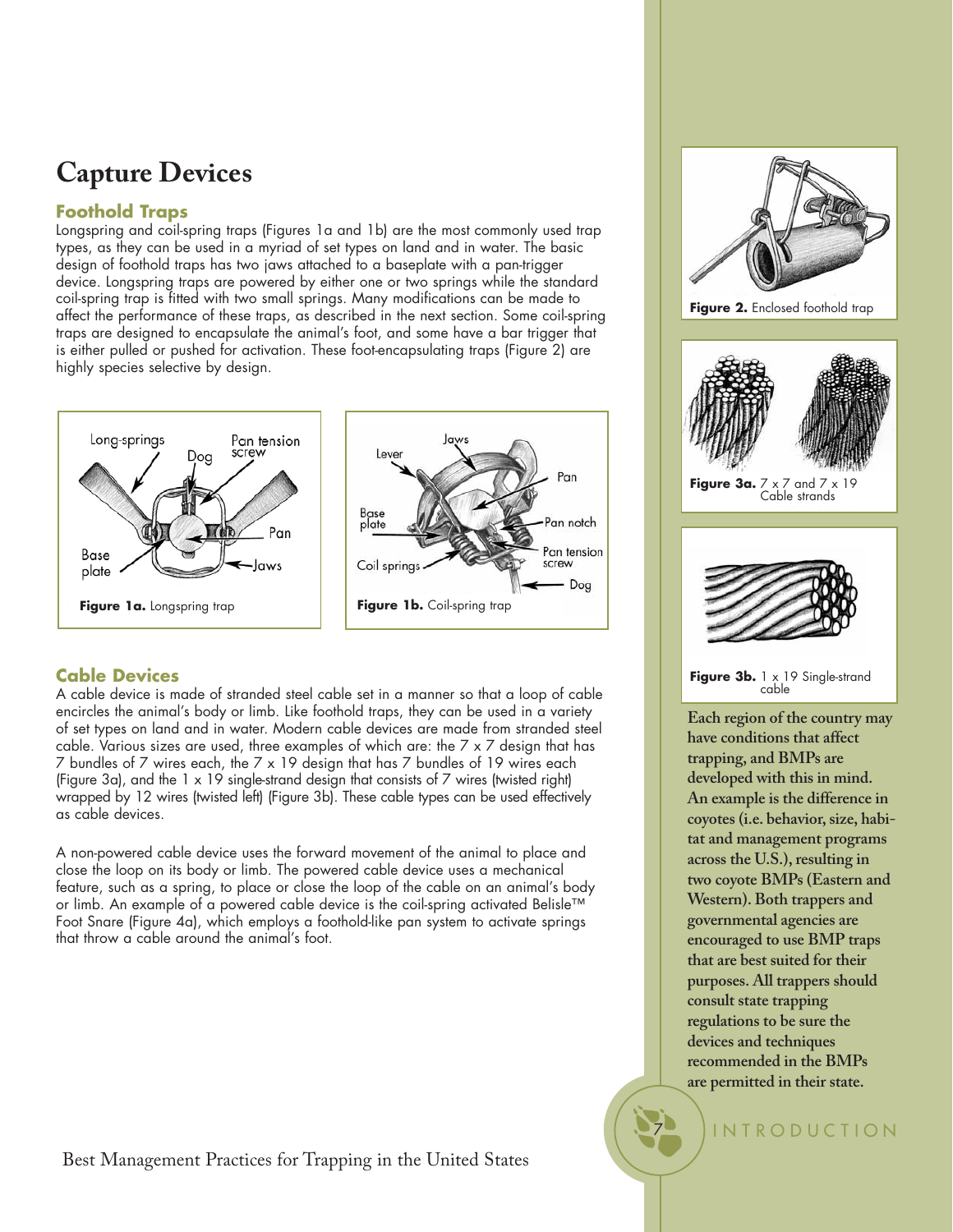







Figure 5. Standard bodygrip trap

INTRODUCTION 8

#### Cable devices can be designed in several ways and may have one or more of the following components: relaxing lock; break-away J-hook S-hook, or ferrule; stabilizer tubing; loop stop ferrule, in-line swivel; and/or anchor swivel (Figure 4b). Relaxing locks allow the loop of the cable device to draw smaller as the animal pulls against it but does not continue to close when the animal stops pulling (Figure 4c). Many types of relaxing locks are available. Ferrules are used for several purposes, such as to hold the lock or swivel on the cable or as a breakaway device. Ferrules can be made from many materials, including a steel nut, wire or aluminum cylinders. Break-away devices are components that allow an animal to escape from the cable device if it pulls against it with sufficient force (Figure 4d). Ferrules and J-hooks are two examples of breakaway devices. Loop stops may be made from heavy gauge wire, steel nuts or crimped ferrules and may be used to maintain the cable loop at a minimum or maximum diameter, or both (Figure 4b). The maximum loop stop prevents larger animals from entering the cable loop, while the minimum loop prevents the cable loop from closing around an animal's foot.

### **Bodygrip Traps**

Bodygrip traps (Figure 5) are designed to kill an animal quickly when one or two rotating jaws strike the animal's neck or chest. These traps may be powered by one or two springs. Bodygrip traps operate in a manner similar to the common mouse trap.

### **Cage or Box Trapping Systems**

A cage trap or box trap is designed in such a manner that the animal enters the trap through a door that closes, preventing the animal from exiting (Figure 6). These traps can be used for multiple species, limited by the door size and length. They are difficult to conceal and may be avoided by some animals. Some of these traps can be used to transport animals where permitted by law.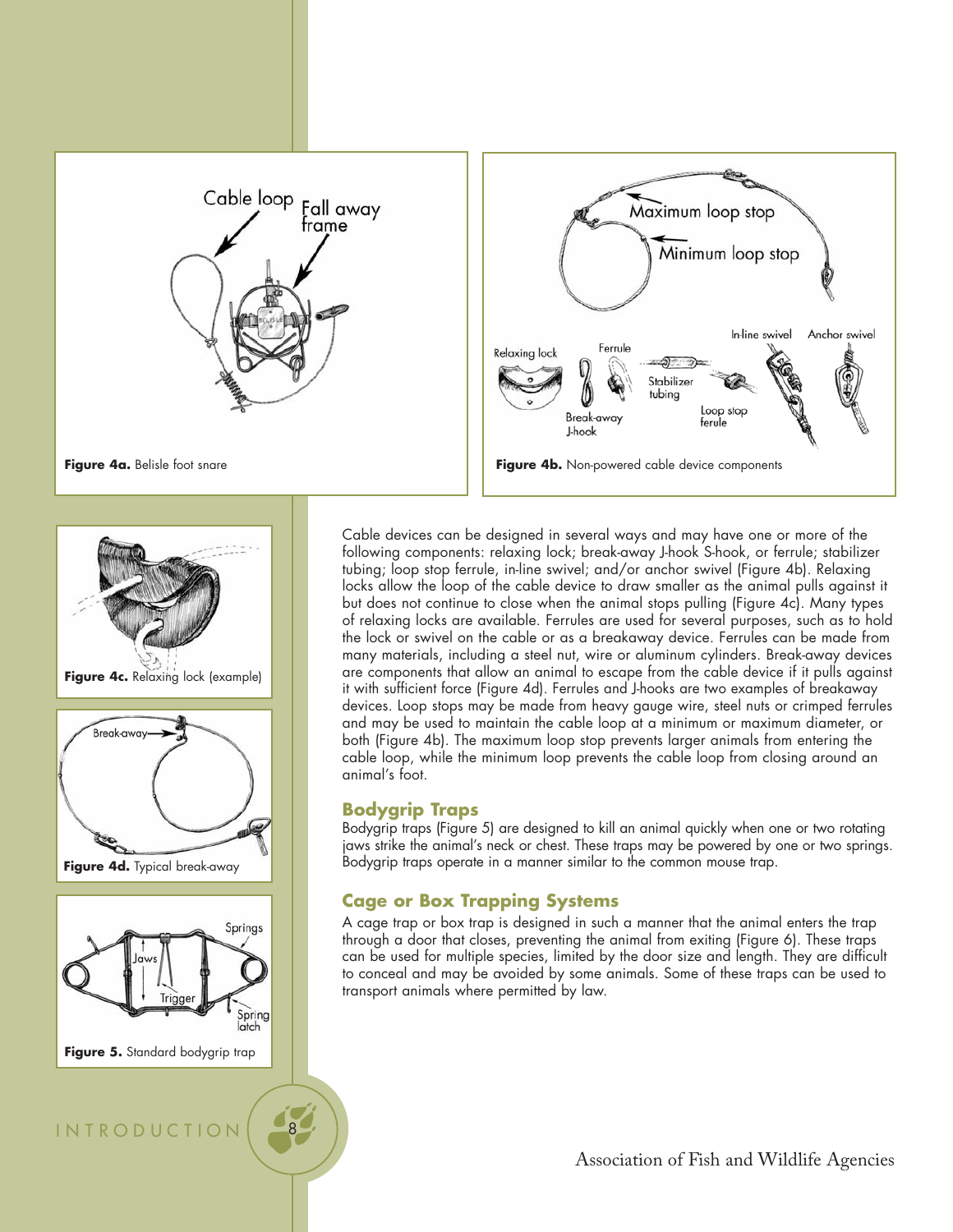### **Components of Foothold Trap and Cable Device Systems**

### **Swivels**

Proper swiveling is the key to preventing the chain or cable of an anchoring system from binding at the stake, drag or grapple. This is important because it minimizes injury to the captured animal, reduces fur damage and may prevent cable breakage. On a foothold trap, the anchoring system should be attached with a swivel to the center of the base plate of the trap. The anchoring system of most restraining devices should include one or more swivels along the length of the anchoring system, including one at the anchor point. At least two or more swivels are recommended along the anchoring system of a foothold trap (Figure 7a). For cable device systems, at least one swivel at the anchor point and one in-line swivel along the cable are recommended (Figure 7b).

### **Trap Anchoring Systems**

The anchoring system should always be strong enough to hold the largest furbearer that might be captured. When stakes are used to anchor traps, they must be of sufficient length to prevent the captured animal from pulling the stake. If there is doubt that a stake will hold (e.g. in sandy soils), use two stakes with a cross-staking method to ensure the stakes will not move after the catch (Figure 8). Cable stakes are also effective. Drags or grapples may be used effectively in some terrain and may also allow the captured animal to find cover. Similarly, when using a submersion system, the chain length must be short enough and the terminal end of the anchoring system deep enough to keep the animal underwater.

The use of in-line shock springs on anchoring systems, whether they are stakes or drags, may reduce injury and/or prevent escape (Figure 9). Shock springs should be of high quality and adequate strength to resist a captured animal's ability to destroy the spring. By cushioning lunges of a captured animal, shock springs may minimize the chance of cuts and joint injuries. This cushioning action may also decrease "stake pumping," reducing the chances that the captured animal will escape.

# **Foothold Trap Modifications**

Several BMP traps are conventional models that have been modified. Examples of modifications include: laminating and/or offsetting the jaws, adding extra coil spring, using pan-stops or reinforcing the base plate. Most trap manufacturers and suppliers now offer modified traps or will modify traps upon request. Trappers also can modify their own traps to replicate the BMP trap models in this document. In any case, sturdy materials should be used to ensure durability in the field.



9 INTRODUCTION

**Figure 9.** In-line shock spring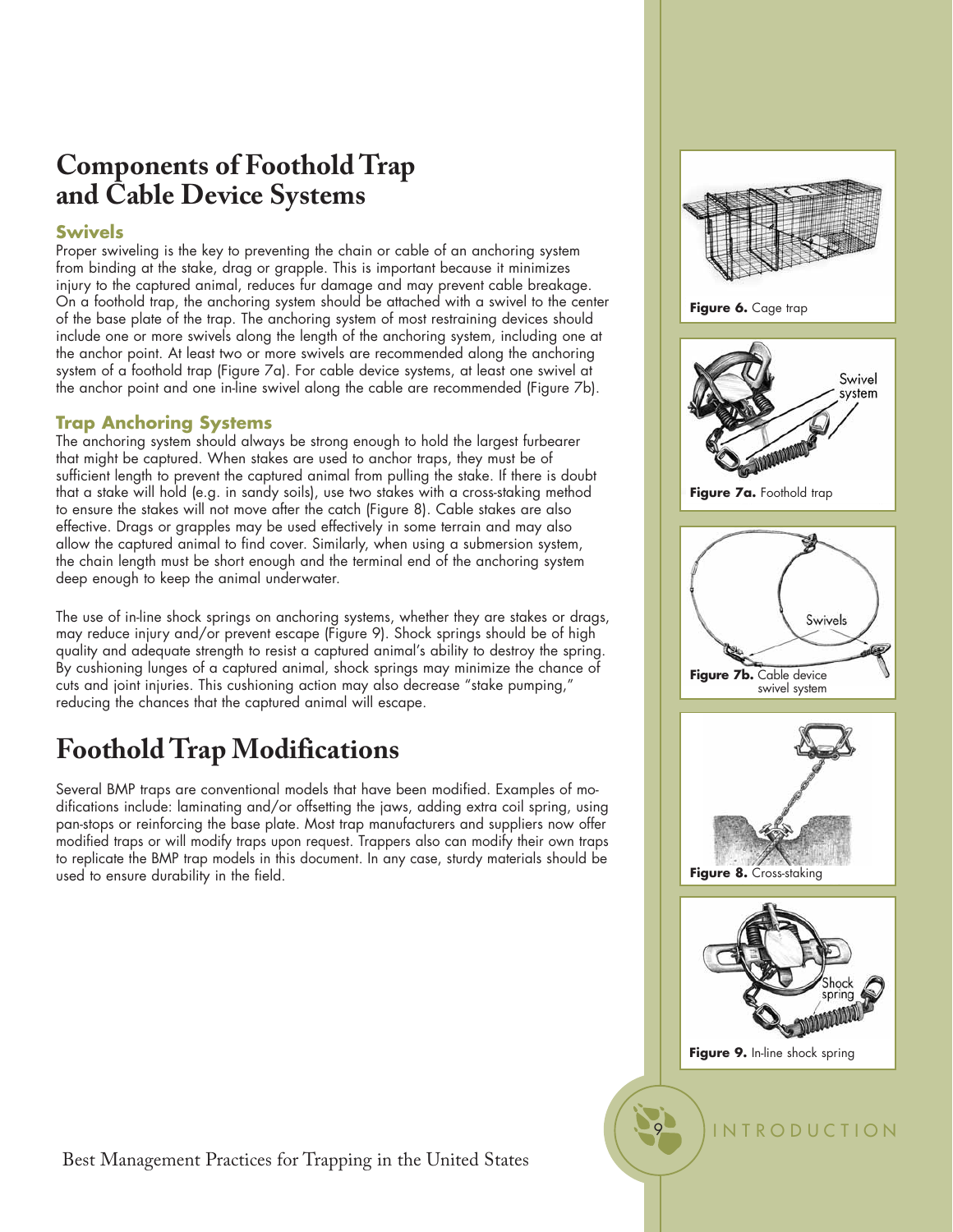

**Figure 10.** Offset jaws



**Figure 11.** Double jaws



**Figure 12.** Laminated jaws



**Figure 13.** Padded jaws



**INTRODUCTION** 

### **Offset Jaws**

Offset jaws contain a space between the gripping surfaces on the closed jaws of a foothold trap. Typically, the offset ranges from  $^{1}\!/$ 8 to  $^{1}\!/$ 4 inch (Figure 10). Offset jaw models allow spring levers on coil-spring traps and spring eyes on longspring traps to close higher upon capture, thereby reducing the chance that the captured animal will escape. In addition, clamping pressure is slightly reduced when levers are fully raised which may improve animal welfare under some conditions.

### **Double Jaws**

Using a foothold trap with a double jaw configuration improves animal welfare for some species. The double jaw configuration decreases the distance between the jaw and trap pan, limiting access to the restrained foot. Single jaw traps of the appropriate size can be modified to this configuration by adding a second jaw below the primary jaw (Figure 11).

### **Lamination and Padding**

Expanding the trap jaw thickness with lamination or the addition of rubber pads will increase the surface area of the jaw on a trapped animal's foot and may influence both animal injury and capture efficiency. Lamination may be attached above and/or below the trap jaws, to expand the jaw thickness by welding on an additional strip of metal rod (Figure 12). Lamination typically is an after-market addition, though some trap suppliers provide this service. Padded traps are usually prefabricated. Replacement or repair of rubber pads is periodically required, especially after captures (Figure 13).

### **Additional Springs**

Sufficient trap strength is needed to hold an animal by the foot. Some coil-spring traps may perform better with the addition of two extra coil springs, commonly referred to as "four-coiling." Four-coiling also makes the trap more stable when bedded. Recommended spring wire diameters are provided in the Mechanical Description and Attributes section for each trap meeting BMP criteria (Figure 14).

### **Pan Stops**

The use of a pan stop assembly decreases the distance between the trap jaw and pan after the trap is sprung, limiting access to the restrained foot and reducing the chance of injury (Figures 15a and 15b). Pan stops also prevent the animal from stepping too far into the trap, ensuring optimal jaw placement on the restrained foot.

### **Reinforced Base Plates**

Trap base plates can be reinforced by welding a piece of flat steel to the bottom of the trap frame, thereby strengthening the trap frame and preventing it from bending. The reinforcement plate also can be used as a point of attachment for center swiveling.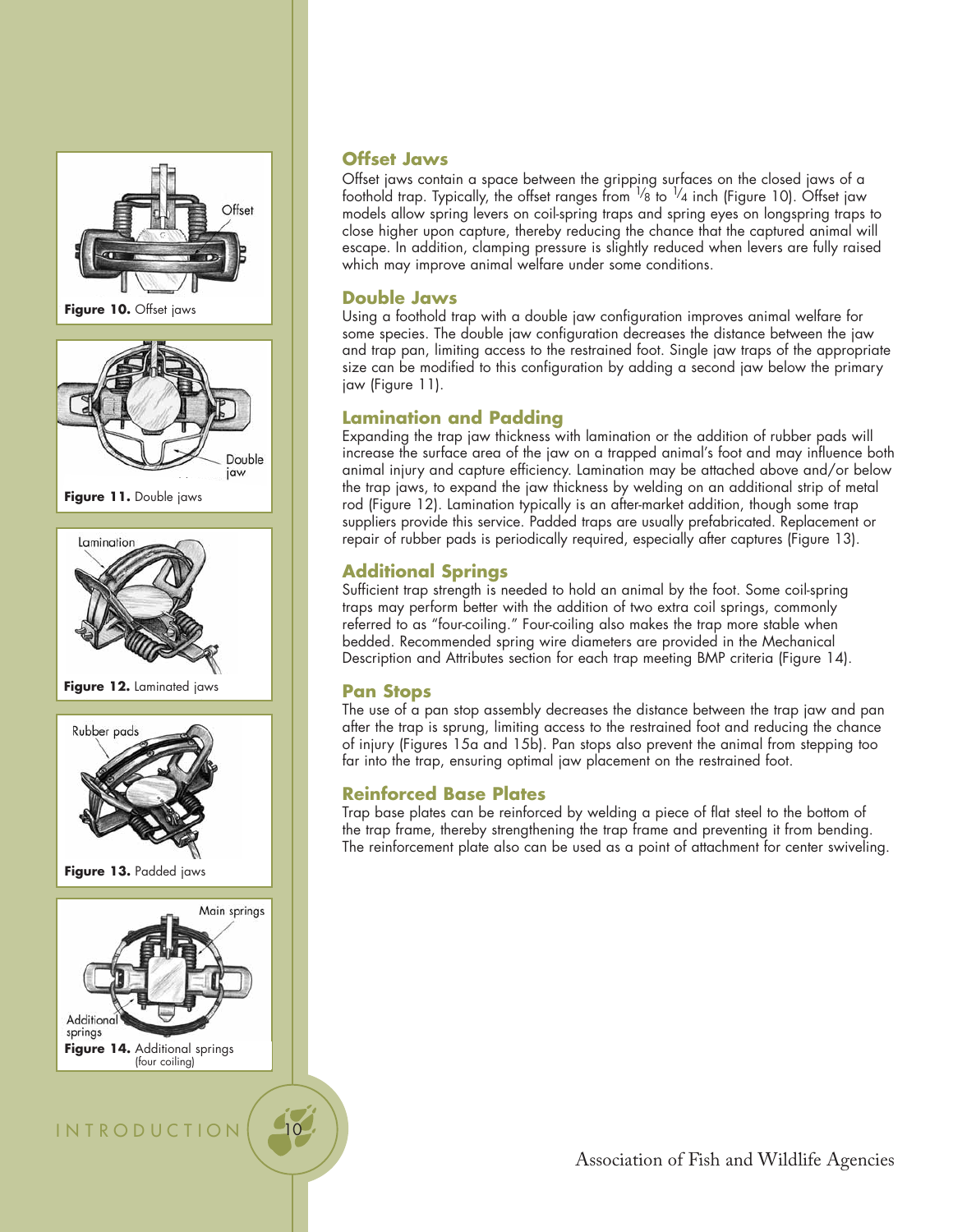# **Trap Tuning, Preparation and Maintenance**

### **Inspection of Foothold Traps**

Most new traps require some minor adjustments to operate correctly. New traps may have sharp edges or burrs that must be removed to avoid injuries to the trapped animal. The upper and lower corners of jaw faces should be filed to remove sharp, squared edges. On offset jaw models, jaw contact points also should be rounded as necessary, though not so much as to reduce the width of the offset. Similarly, used traps and attachments should be inspected for wear before each season (Figure 16).

- Weak coil springs should be replaced
- Trap components, such as swivels, J-hooks, and S-hooks, must be of sufficient strength, must operate freely without binding, and must not be damaged
- J-hooks should be welded shut when trapping large, strong animals such as coyotes
- Sharp edges on jaws or any part of the trap should be smoothed with a file

### **Leveling Trap Pans**

A level pan is important because it optimizes the angle of capture of the animal's foot. When the trap is set, the trap pan should be level with the jaws. If the pan rests too high or too low, it should be adjusted (Figure 17).

#### **Short Pan Throw**

The amount of space where the trap dog (trigger) fits into the pan notch determines how far the trap pan must drop before the trap activates (Figure 18). A file can be used to "square" the trigger slot and the end of the dog to produce a short pan throw and crisp action. A short pan throw, used in conjunction with the correct pan tension for the target species, will result in desired capture positions on the animal's foot.

### **Inspection of Cable Devices**

Cable devices and all components should be inspected before use for kinks or other imperfections that may keep them from closing smoothly. After capturing an animal, discard the used cable and inspect the other parts of the cable device for damage or weakening before using them again.

### **Treating and Handling Traps and Cable Devices**

New foothold traps, bodygrip traps, and cable devices are often coated with oil that must be removed before use. A good method to remove the oil is to boil the devices in water mixed with baking soda (for cable devices), or mixed with detergent (for traps). This process will dull the finish, remove unnatural odors, and allow traps to begin forming a light coat of rust. Rusted traps can then be dyed and waxed, with the exception of bodygrip traps and cable devices, which should never be waxed. Some trappers also boil cable in water a second time with logwood crystals or other plant materials to darken the wire and add some natural scent. Cage or box traps are sometimes spray painted to help with concealment. After treatment, handle cable and traps with gloves that are free of scent and store them in a dry place where no unnatural odors will be absorbed. Many techniques for treating traps and cable are available and are best learned from trapper education materials or experienced trappers.











Best Management Practices for Trapping in the United States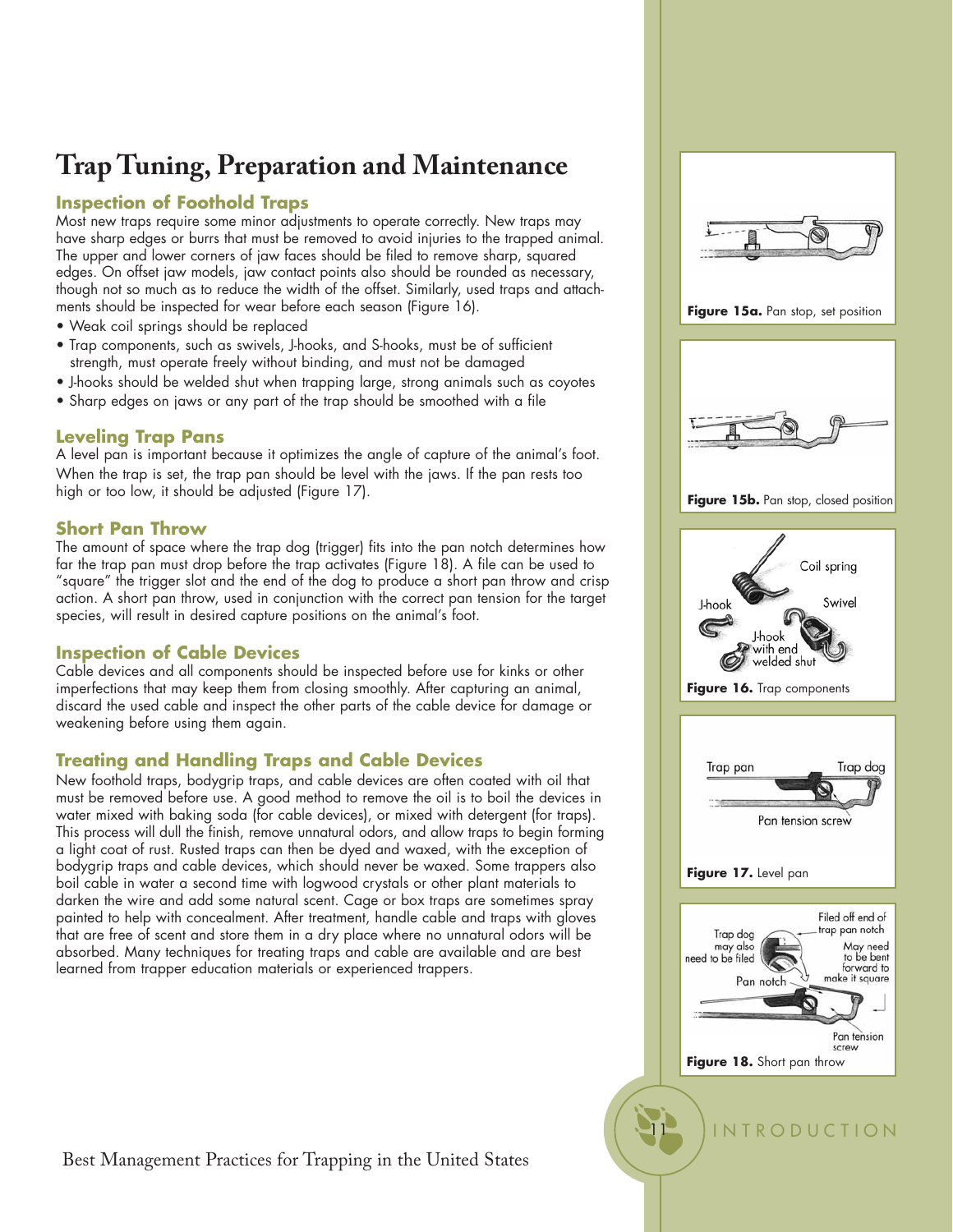

**INTRODUCTION** 

# **Trapping Techniques**

Using the correct size and type of restraining trap is essential to achieving a high level of efficiency and minimizing the risk of injuring the captured animal. How an individual trapper chooses to use a trap also is critical. Likewise, the correct size and type of bodygrip trap or cable device will allow for efficient capture while meeting animal welfare criteria.

Presented here are techniques and practices recommended by experienced trappers and wildlife biologists that provide for improved animal welfare, selectivity, efficiency and user safety. These suggestions may be familiar to some but new to others.

All trappers are strongly encouraged to use as many of these techniques as practical. More detailed information on recommended techniques is available through various trapper education manuals, manufacturer's documents, instructional videos and trade publications.

### **Set Location for Traps**

Careful choice of trap location can influence animal welfare, efficiency and selectivity of trap sets. Trappers should choose set locations that:

- Prevent entanglement with fences or other objects that might result in injury
- Minimize the chance that objects or debris will prevent swivels from functioning properly
- Minimize the capture of non-furbearers
- Minimize the captured animal's exposure to domestic animals and human activities (e.g. avoid trails used by people)

### **Lure, Bait and Attractants**

Careful placement and selection of baits, lures, and other attractants can greatly increase capture efficiency and selectivity. Certain baits or lures (e.g. meat-based attractants) may be more attractive to pets and hunting dogs and should be used cautiously.

Many states prohibit setting traps near large carcasses, or using exposed baits or fur or feather attractants. Be sure to comply with state regulations concerning the use of baits and attractants. Consult trapper education materials to learn how to use baits, lures, and attractants to improve the selectivity and efficiency of your sets.

### **Proper Pan/Treadle Tension – Foothold and Cage Traps**

Pan tension influences trap selectivity. Most new traps have pan tension bolts and those that do not can typically be fitted with commercially available or homemade pan tension devices. Pan tension can be adjusted so certain weights are required to depress the pan and trigger the trap, thereby affecting trap selectivity. The pan likely will need readjustment after each capture. Devices for measuring pan tension are commercially available or may be easily constructed (Figure 19). To test pan tension with the type of device shown in Figure 19, the proper amount/weight of material (sand, water, etc.) should be added to the jug to depress the pan at the desired pan tension weight (e.g. 2 pounds., 4 pounds., etc.). Recommendations for appropriate pan-tension are given in the species chapters.